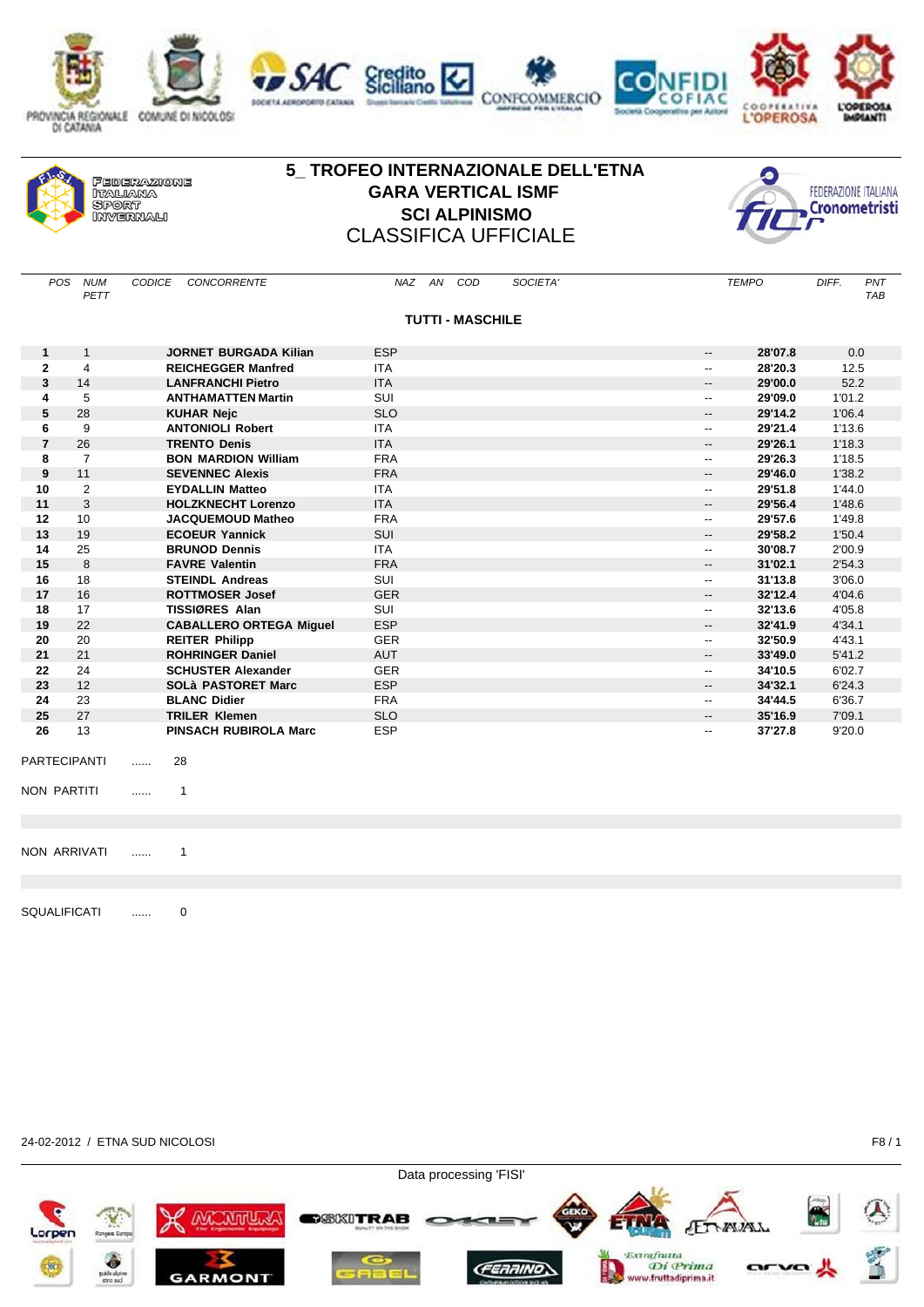

|  | <b>FEDERAZIONE</b><br>ITALIANA<br>SPORT<br><b><i>ORIVERMALL</i></b> |
|--|---------------------------------------------------------------------|
|--|---------------------------------------------------------------------|

## **5\_ TROFEO INTERNAZIONALE DELL'ETNA GARA VERTICAL ISMF SCI ALPINISMO** CLASSIFICA UFFICIALE



| POS                 | <b>NUM</b><br>PETT  | <b>CODICE</b><br>CONCORRENTE | NAZ AN COD<br>SOCIETA'   | <b>TEMPO</b>                        | DIFF.<br>PNT<br><b>TAB</b> |
|---------------------|---------------------|------------------------------|--------------------------|-------------------------------------|----------------------------|
|                     |                     |                              | <b>TUTTI - FEMMINILE</b> |                                     |                            |
| $\mathbf{1}$        | 51                  | <b>ROUX Laetitia</b>         | <b>FRA</b>               | 34'05.8<br>$\overline{\phantom{a}}$ | 0.0                        |
| $\mathbf{2}$        | 52                  | <b>MIRÓ VARELA Mireia</b>    | <b>ESP</b>               | 35'36.4<br>$\overline{\phantom{a}}$ | 1'30.6                     |
| 3                   | 60                  | <b>GEX-FABRY Emilie</b>      | SUI                      | 37'48.3<br>$\overline{\phantom{a}}$ | 3'42.5                     |
| 4                   | 56                  | <b>MATHYS Maude</b>          | SUI                      | 38'12.9<br>$\overline{\phantom{a}}$ | 4'07.1                     |
| 5                   | 54                  | <b>TROILLET Marie</b>        | <b>SUI</b>               | 38'40.1<br>$\overline{\phantom{a}}$ | 4'34.3                     |
| 6                   | 55                  | <b>ESSL Michaela</b>         | <b>AUT</b>               | 39'49.1<br>$\overline{\phantom{a}}$ | 5'43.3                     |
| $\overline{7}$      | 61                  | <b>COMPAGNONI Elisa</b>      | <b>ITA</b>               | 40'28.4<br>$\overline{\phantom{a}}$ | 6'22.6                     |
| 8                   | 57                  | <b>RIBA CARLOS Marta</b>     | <b>ESP</b>               | 40'47.2<br>$\overline{\phantom{a}}$ | 6'41.4                     |
| 9                   | 63                  | <b>SWIDRAK Veronika</b>      | <b>AUT</b>               | 42'19.8<br>--                       | 8'14.0                     |
| 10                  | 59                  | SILITCH Nina                 | <b>USA</b>               | 43'38.4<br>$\overline{\phantom{a}}$ | 9'32.6                     |
| 11                  | 62                  | NICOLINI Elena               | <b>ITA</b>               | 44'00.7<br>$\overline{\phantom{a}}$ | 9'54.9                     |
| 12                  | 58                  | <b>VALMASSOI Martina</b>     | <b>ITA</b>               | 54'57.6<br>$\overline{\phantom{a}}$ | 20'51.8                    |
|                     | <b>PARTECIPANTI</b> | 13<br>.                      |                          |                                     |                            |
| NON PARTITI         |                     | 1<br>.                       |                          |                                     |                            |
|                     |                     |                              |                          |                                     |                            |
|                     | NON ARRIVATI        | 0<br>.                       |                          |                                     |                            |
| <b>SQUALIFICATI</b> |                     | 0<br>                        |                          |                                     |                            |

24-02-2012 / ETNA SUD NICOLOSI F8 / 1

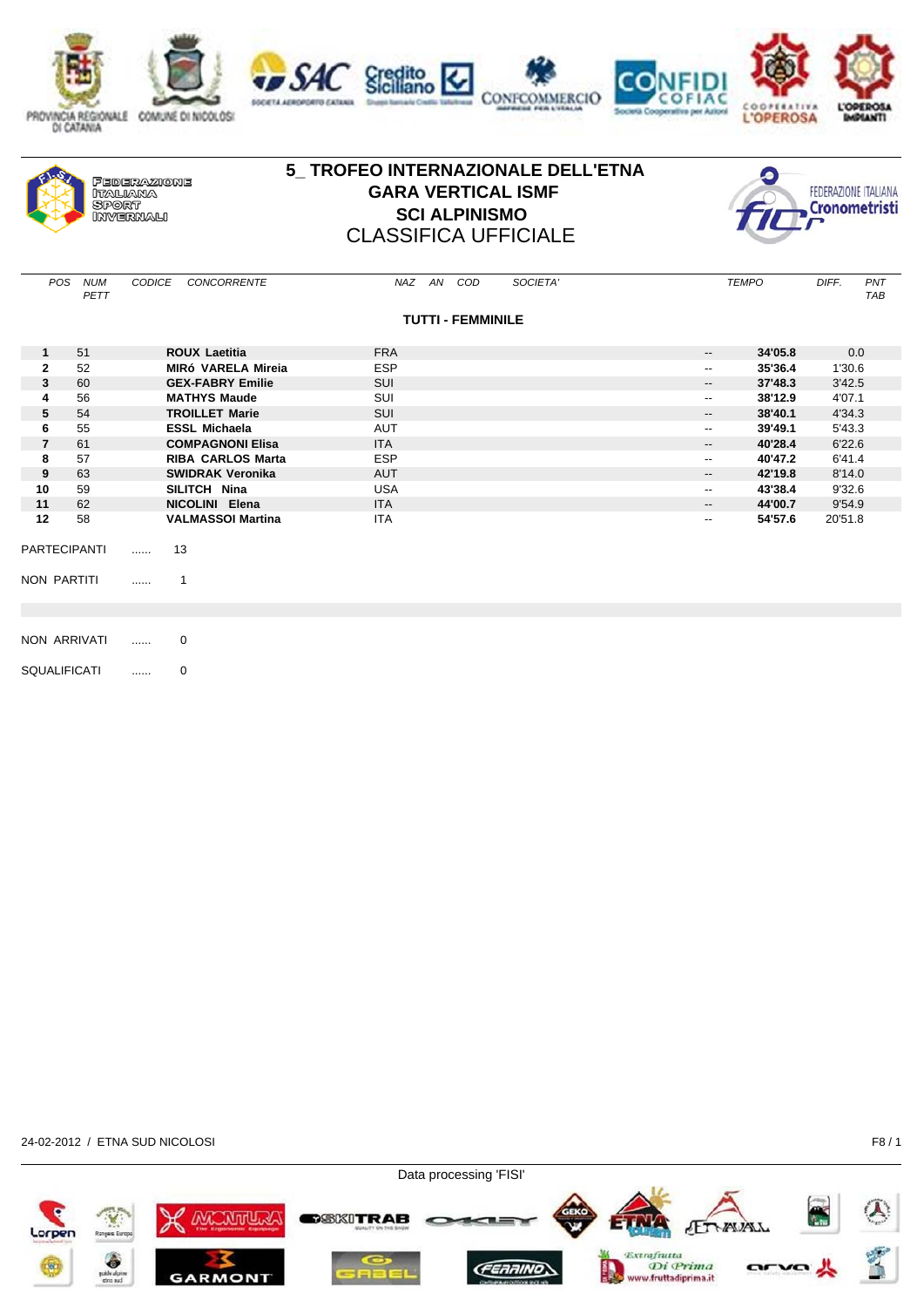

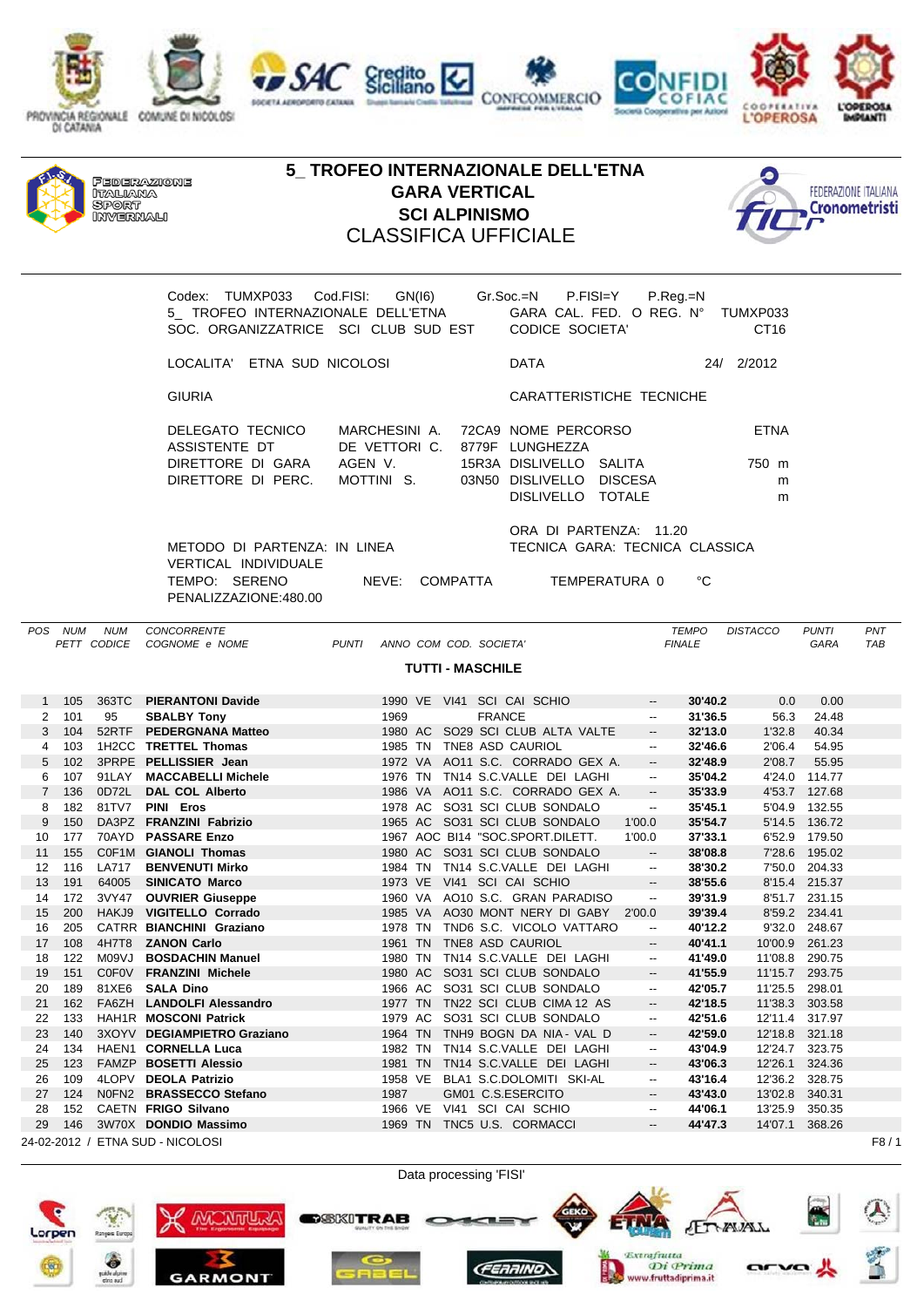|          | POS NUM             | <b>NUM</b><br>PETT CODICE | <b>CONCORRENTE</b><br>COGNOME e NOME                        | PUNTI |                    |  | ANNO COM COD. SOCIETA'                                                        |                                                      | TEMPO<br><b>FINALE</b> | <b>DISTACCO</b> | <b>PUNTI</b><br>GARA             | PNT<br>TAB |
|----------|---------------------|---------------------------|-------------------------------------------------------------|-------|--------------------|--|-------------------------------------------------------------------------------|------------------------------------------------------|------------------------|-----------------|----------------------------------|------------|
|          |                     |                           |                                                             |       |                    |  |                                                                               |                                                      |                        |                 |                                  |            |
| 30       | 132                 |                           | 01P0W COMELLO Pier Paolo                                    |       |                    |  | 1966 AOC BI14 "SOC.SPORT.DILETT.                                              | 1'00.0                                               | 44'54.9                |                 | 14'14.7 371.57                   |            |
| 31<br>32 | 115<br>201          | 149L4                     | CA74K BELLIN Lorenzo<br><b>ZANINI Riccardo</b>              |       |                    |  | 1975 TN TN22 SCI CLUB CIMA 12 AS<br>1965 VE VI41 SCI CAI SCHIO                | --<br>$\overline{\phantom{a}}$                       | 45'06.8<br>45'08.1     |                 | 14'26.6 376.74<br>14'27.9 377.31 |            |
| 33       | 153                 | 53D98                     | <b>GASPERINI Patrick</b>                                    |       |                    |  | 1989 TN TN22 SCI CLUB CIMA 12 AS                                              | $\overline{\phantom{a}}$                             | 46'05.4                |                 | 15'25.2 402.22                   |            |
| 34       | 137                 |                           | 85FMX DANTONE Ennio                                         |       | 1954 TN            |  | TNH9 BOGN DA NIA - VAL D                                                      | ۰.                                                   | 47'52.9                |                 | 17'12.7 448.95                   |            |
| 35       | 120                 |                           | N014W BONOMI Gianni                                         |       |                    |  | 1980 TN TN14 S.C.VALLE DEI LAGHI                                              | $\overline{\phantom{a}}$                             | 49'45.4                |                 | 19'05.2 497.86                   |            |
| 36       | 195                 |                           | FAA7Y TORGHELE Gabriele                                     |       | 1976 TN            |  | TN22 SCI CLUB CIMA 12 AS                                                      | $\overline{\phantom{a}}$                             | 50'34.7                |                 | 19'54.5 519.29                   |            |
| 37       | 167                 | 5C6XA                     | <b>MENEGOTTO Fabio</b>                                      |       |                    |  | 1973 VE VI41 SCI CAI SCHIO                                                    | --                                                   | 50'41.7                |                 | 20'01.5 522.33                   |            |
| 38       | 119                 |                           | NOJZ6 BONETTI Paolo                                         |       |                    |  | 1985 TN TN14 S.C.VALLE DEI LAGHI                                              | $\overline{\phantom{a}}$                             | 51'23.8                |                 | 20'43.6 540.64                   |            |
| 39       | 174                 |                           | 9A3EF PANZA Emanuele                                        |       |                    |  | 1962 VA AO30 MONT NERY DI GABY                                                | --                                                   | 56'21.3                |                 | 25'41.1 669.97                   |            |
| 40       | 183                 | 40826                     | PISTILLI Stefano                                            |       |                    |  | 1963 TN TNH9 BOGN DA NIA - VAL D                                              | $\overline{\phantom{a}}$                             | 57'44.4                |                 | 27'04.2 706.10                   |            |
| 41<br>42 | 125<br>176          |                           | FA9NX BUFFA Michele<br>FA9P4 PASQUAZZO Silvio               |       | 1967 TN<br>1970 TN |  | TN85 SKI TEAM LAGORAI<br>TN85 SKI TEAM LAGORAI                                | $\overline{\phantom{a}}$                             | 59'28.2<br>1:00'33.4   |                 | 28'48.0 751.22<br>29'53.2 779.57 |            |
| 43       | 188                 |                           | 90WR4 SACCHI Luca                                           |       | 1965 TN            |  | TNH9 BOGN DA NIA - VAL D                                                      | $\overline{\phantom{a}}$<br>$\overline{\phantom{a}}$ | 1:01'44.4              |                 | 31'04.2 810.43                   |            |
| 44       | 127                 |                           | 85LYE CECCATO Emilio                                        |       | 1977 TN            |  | TN85 SKI TEAM LAGORAI                                                         | $\overline{\phantom{a}}$                             | 1:03'11.0              |                 | 32'30.8 848.08                   |            |
| 45       | 158                 |                           | EALN2 GRANELLO Stefano                                      |       | 1977 TN            |  | TN85 SKI TEAM LAGORAI                                                         | $\overline{\phantom{a}}$                             | 1:04'56.0              |                 | 34'15.8 893.73                   |            |
| 46       | 164                 |                           | 3W2A7 LORENZ Valerio                                        |       |                    |  | 1961 TN TNH9 BOGN DA NIA - VAL D                                              | $\overline{\phantom{a}}$                             | 1:05'36.5              |                 | 34'56.3 911.34                   |            |
|          | <b>PARTECIPANTI</b> |                           | 104<br><b></b>                                              |       |                    |  |                                                                               |                                                      |                        |                 |                                  |            |
|          | NON PARTITI         |                           | 53<br>.                                                     |       |                    |  |                                                                               |                                                      |                        |                 |                                  |            |
|          |                     |                           | <b>PINTARELLI Gil</b>                                       |       |                    |  | 1981 TN TNE4 TRIATHLON TRENTINO A.S.                                          |                                                      |                        |                 |                                  |            |
|          |                     |                           | <b>ANTONELLI Roberto</b>                                    |       |                    |  | 1974 AC BG81 A.S.D. GRUPPO SPORTIVO                                           |                                                      |                        |                 |                                  |            |
|          |                     |                           | <b>ANTONIOLI Paolo</b>                                      |       |                    |  | 1975 AC SO29 SCI CLUB ALTA VALTELLIN                                          |                                                      |                        |                 |                                  |            |
|          |                     |                           | <b>BALLISTRERI Aldo</b>                                     |       | 1988               |  | GM01 C.S.ESERCITO                                                             |                                                      |                        |                 |                                  |            |
|          |                     |                           | <b>BARCELLA Davide</b><br><b>BERNARDI Germano</b>           |       |                    |  | 1967 AC BG81 A.S.D. GRUPPO SPORTIVO<br>1971 AOC CN39 SCI CLUB VALLE VARAITA   |                                                      |                        |                 |                                  |            |
|          |                     |                           | <b>BIASIOLI</b> Andrea                                      |       |                    |  | 1983 TN TN40 ASD L'ARCOLBALENO SCI C                                          |                                                      |                        |                 |                                  |            |
|          |                     |                           | <b>BONVECCHIO Edoardo</b>                                   |       |                    |  | 1967 TN TN40 ASD L'ARCOLBALENO SCI C                                          |                                                      |                        |                 |                                  |            |
|          |                     |                           | <b>CALLIARI Claudio</b>                                     |       |                    |  | 1970 TN TN40 ASD L'ARCOLBALENO SCI C                                          |                                                      |                        |                 |                                  |            |
|          |                     |                           | <b>CLAMA Daniel</b>                                         |       |                    |  | 1980 FVG UD49 S.S. VELOX PAULARO                                              |                                                      |                        |                 |                                  |            |
|          |                     |                           | <b>CLAMA Marco</b>                                          |       |                    |  | 1991 FVG UD49 S.S. VELOX PAULARO                                              |                                                      |                        |                 |                                  |            |
|          |                     |                           | <b>CODERMAZZI Carlo</b>                                     |       |                    |  | 1968 FVG PN28 MONTANAIA RACING                                                |                                                      |                        |                 |                                  |            |
|          |                     |                           | <b>COLOMBO Giuseppe</b>                                     |       |                    |  | 1964 AC BG81 A.S.D. GRUPPO SPORTIVO                                           |                                                      |                        |                 |                                  |            |
|          |                     |                           | <b>CORSI Andrea</b><br>DE MARIA Paolo                       |       |                    |  | 1978 AC VB09 SCI CLUB VALLE ANTIGORI<br>1971 VE BLA1 S.C.DOLOMITI SKI-ALP A.  |                                                      |                        |                 |                                  |            |
|          |                     |                           | <b>DE MAS Fabio</b>                                         |       |                    |  | 1973 VE BLA1 S.C.DOLOMITI SKI-ALP A.                                          |                                                      |                        |                 |                                  |            |
|          |                     |                           | <b>DEL NEGRO Andrea</b>                                     |       |                    |  | 1972 FVG UD49 S.S. VELOX PAULARO                                              |                                                      |                        |                 |                                  |            |
|          |                     |                           | <b>DEMATTEIS Giovanni</b>                                   |       |                    |  | 1991 AOC CN39 SCI CLUB VALLE VARAITA                                          |                                                      |                        |                 |                                  |            |
|          |                     |                           | <b>DEMONTE Denis</b>                                        |       |                    |  | 1978 TN TN22 SCI CLUB CIMA 12 ASD                                             |                                                      |                        |                 |                                  |            |
|          |                     |                           | DI GIANNANTONIO Gianluca                                    |       |                    |  | 1967 RM8 CLS GR. SCIATORI SUBIACO                                             |                                                      |                        |                 |                                  |            |
|          |                     |                           | <b>FANTE Loris</b>                                          |       |                    |  | 1979 TN TN85 SKI TEAM LAGORAI                                                 |                                                      |                        |                 |                                  |            |
|          |                     |                           | <b>FICETTO Giorgio</b>                                      |       |                    |  | 1983 AOC CN39 SCI CLUB VALLE VARAITA                                          |                                                      |                        |                 |                                  |            |
|          |                     |                           | <b>FOLGHERANTER Massimiliano</b><br><b>GIACOMUZZI Nello</b> |       |                    |  | 1973 TN TNE7 SCI CLUB PANAROTTA<br>1960 TN TNE8 ASD CAURIOL                   |                                                      |                        |                 |                                  |            |
|          |                     |                           | <b>GIOVANNINI Fulvio</b>                                    |       |                    |  | 1966 TN TN40 ASD L'ARCOLBALENO SCI C                                          |                                                      |                        |                 |                                  |            |
|          |                     |                           | <b>GORTANI Alan</b>                                         |       |                    |  | 1986 FVG UD18 A.S.D. SCI CLUB MONTE D                                         |                                                      |                        |                 |                                  |            |
|          |                     |                           | <b>GRASSERO Paolo</b>                                       |       |                    |  | 1975 AOC CN39 SCI CLUB VALLE VARAITA                                          |                                                      |                        |                 |                                  |            |
|          |                     |                           | <b>GRESSANI Fulvio</b>                                      |       |                    |  | 1958 FVG UD49 S.S. VELOX PAULARO                                              |                                                      |                        |                 |                                  |            |
|          |                     |                           | <b>KOFLER Horst</b>                                         |       |                    |  | 1975 AA BZ92 A.S.V.PRAGS                                                      |                                                      |                        |                 |                                  |            |
|          |                     |                           | <b>LONDERO Gabriele</b>                                     |       |                    |  | 1965 FVG UD49 S.S. VELOX PAULARO                                              |                                                      |                        |                 |                                  |            |
|          |                     |                           | <b>LORENZI Fabrizio</b><br><b>MATORDES Roberto</b>          |       |                    |  | 1973 AOC VB13 A.S.D. S.C. BOGNANCO<br>1975 TN TNE8 ASD CAURIOL                |                                                      |                        |                 |                                  |            |
|          |                     |                           | <b>MODENA Christian</b>                                     |       |                    |  | 1984 TN TN40 ASD L'ARCOLBALENO SCI C                                          |                                                      |                        |                 |                                  |            |
|          |                     |                           | <b>MODENA Giuliano</b>                                      |       |                    |  | 1962 TN TN40 ASD L'ARCOLBALENO SCI C                                          |                                                      |                        |                 |                                  |            |
|          |                     |                           | <b>MODENA Sergio</b>                                        |       |                    |  | 1956 TN TN40 ASD L'ARCOLBALENO SCI C                                          |                                                      |                        |                 |                                  |            |
|          |                     |                           | <b>NASCIMBENI Stefano</b>                                   |       |                    |  | 1994 FVG UD49 S.S. VELOX PAULARO                                              |                                                      |                        |                 |                                  |            |
|          |                     |                           | <b>PACHER Nicolas</b>                                       |       |                    |  | 1991 TN TN85 SKI TEAM LAGORAI                                                 |                                                      |                        |                 |                                  |            |
|          |                     |                           | PIAT LUIGI Aldo                                             |       |                    |  | 1969 FVG PN28 MONTANAIA RACING                                                |                                                      |                        |                 |                                  |            |
|          |                     |                           | <b>PIERANTONI Giuseppe</b>                                  |       |                    |  | 1951 VE VI41 SCI CAI SCHIO                                                    |                                                      |                        |                 |                                  |            |
|          |                     |                           | PIVA Massimo                                                |       |                    |  | 1975 TN TNE7 SCI CLUB PANAROTTA                                               |                                                      |                        |                 |                                  |            |
|          |                     |                           | <b>PIVANO Giuseppe</b><br><b>POLO Claudio</b>               |       |                    |  | 1978 AOC BI14 "SOC.SPORT.DILETT. ""LA<br>1969 TN TN40 ASD L'ARCOLBALENO SCI C |                                                      |                        |                 |                                  |            |
|          |                     |                           |                                                             |       |                    |  | 1977 FVG UD49 S.S. VELOX PAULARO                                              |                                                      |                        |                 |                                  |            |
|          |                     |                           |                                                             |       |                    |  | 1971 AOC CN03 S.C.GARESSIO A.D.                                               |                                                      |                        |                 |                                  |            |
|          |                     |                           | <b>ROMANO Matteo</b><br><b>SASSANO Giuseppe</b>             |       |                    |  |                                                                               |                                                      |                        |                 |                                  |            |
|          |                     |                           | SPIZ Claudio                                                |       |                    |  | 1964 FVG UD49 S.S. VELOX PAULARO                                              |                                                      |                        |                 |                                  |            |
|          |                     |                           | <b>STEFANI Andrea</b>                                       |       |                    |  | 1978 TN TN85 SKI TEAM LAGORAI                                                 |                                                      |                        |                 |                                  |            |
|          |                     |                           | <b>TANOTTI Roberto</b>                                      |       |                    |  | 1981 AOC TOEP TEAM NUOVI TRAGUARDI                                            |                                                      |                        |                 |                                  |            |
|          |                     |                           | <b>TRON Stefano</b>                                         |       |                    |  | 1970 AOC TOEP TEAM NUOVI TRAGUARDI                                            |                                                      |                        |                 |                                  |            |
|          |                     |                           | <b>UGHETTO Cristian</b>                                     |       |                    |  | 1976 AOC TO43 SCI CLUB SESTRIERE                                              |                                                      |                        |                 |                                  |            |
|          |                     |                           | <b>VALENTINI Massimiliano</b>                               |       |                    |  | 1970 AOC VB13 A.S.D. S.C. BOGNANCO                                            |                                                      |                        |                 |                                  |            |
|          |                     |                           | <b>VERGENDO Massimiliano</b>                                |       |                    |  | 1982 FVG UD49 S.S. VELOX PAULARO                                              |                                                      |                        |                 |                                  |            |
|          |                     |                           | <b>ADANG Jan Paul</b><br><b>ZANON Michele</b>               |       |                    |  | 1982 AA BZJH BADIASPORT<br>1962 TN TNE8 ASD CAURIOL                           |                                                      |                        |                 |                                  |            |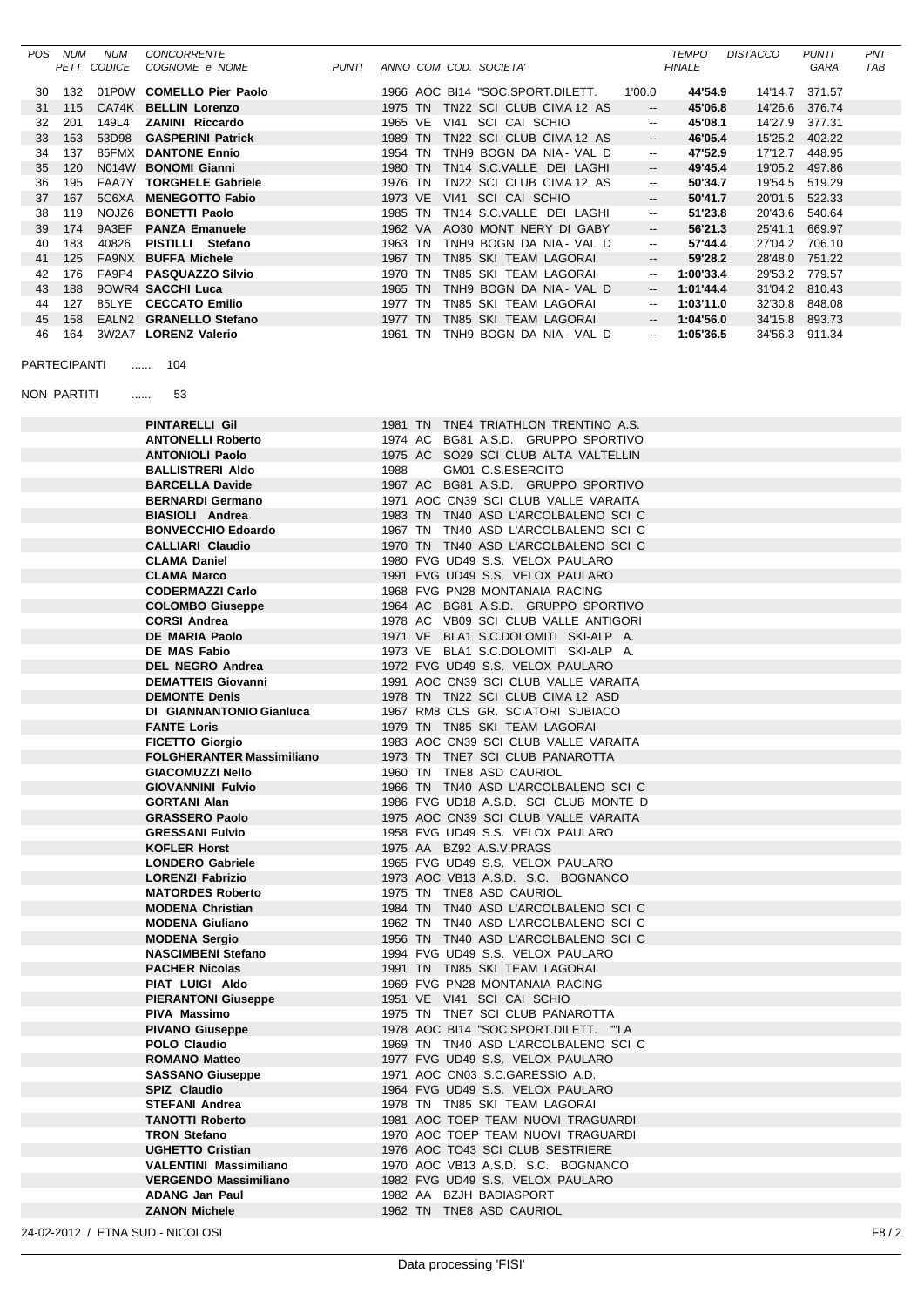| NUM<br>CONCORRENTE<br><b>POS</b><br><b>NUM</b> |                                              | <b>TEMPO</b>  | DISTACCO | <b>PUNTI</b> | PNT |
|------------------------------------------------|----------------------------------------------|---------------|----------|--------------|-----|
| PETT CODICE<br>COGNOME e NOME<br>PUNTI         | ANNO COM COD. SOCIETA'                       | <b>FINALE</b> |          | GARA         | TAB |
| NON ARRIVATI<br>5<br>.                         |                                              |               |          |              |     |
| <b>ANDERLE Giovanni</b>                        | 1973 TN TNE7 SCI CLUB PANAROTTA              |               |          |              |     |
| <b>ADROVER Pietro</b>                          | TNH9 BOGN DA NIA - VAL DE FA<br>1960 TN      |               |          |              |     |
| <b>PEDROTTI Christian</b>                      | TNE7 SCI CLUB PANAROTTA<br>1974 TN           |               |          |              |     |
| <b>PEDROTTI Luca</b>                           | TNE7 SCI CLUB PANAROTTA<br>1971 TN           |               |          |              |     |
| <b>ZANOTELLI Tommy</b>                         | SCI CAI SCHIO<br>1965 VE<br>V <sub>141</sub> |               |          |              |     |
|                                                |                                              |               |          |              |     |

SQUALIFICATI ...... 0

PETTORALE 261, 150, 177, 132 PENALITA' 1'00.0 PER SISTEMAZIONE RAMPONI FUORI DALLA ZONA DI CAMBIO ASSETTO. PETTORALE 200 PENALITA' 2'00.0 PER SISTEMAZIONE RAMPONI NELLA TUTA